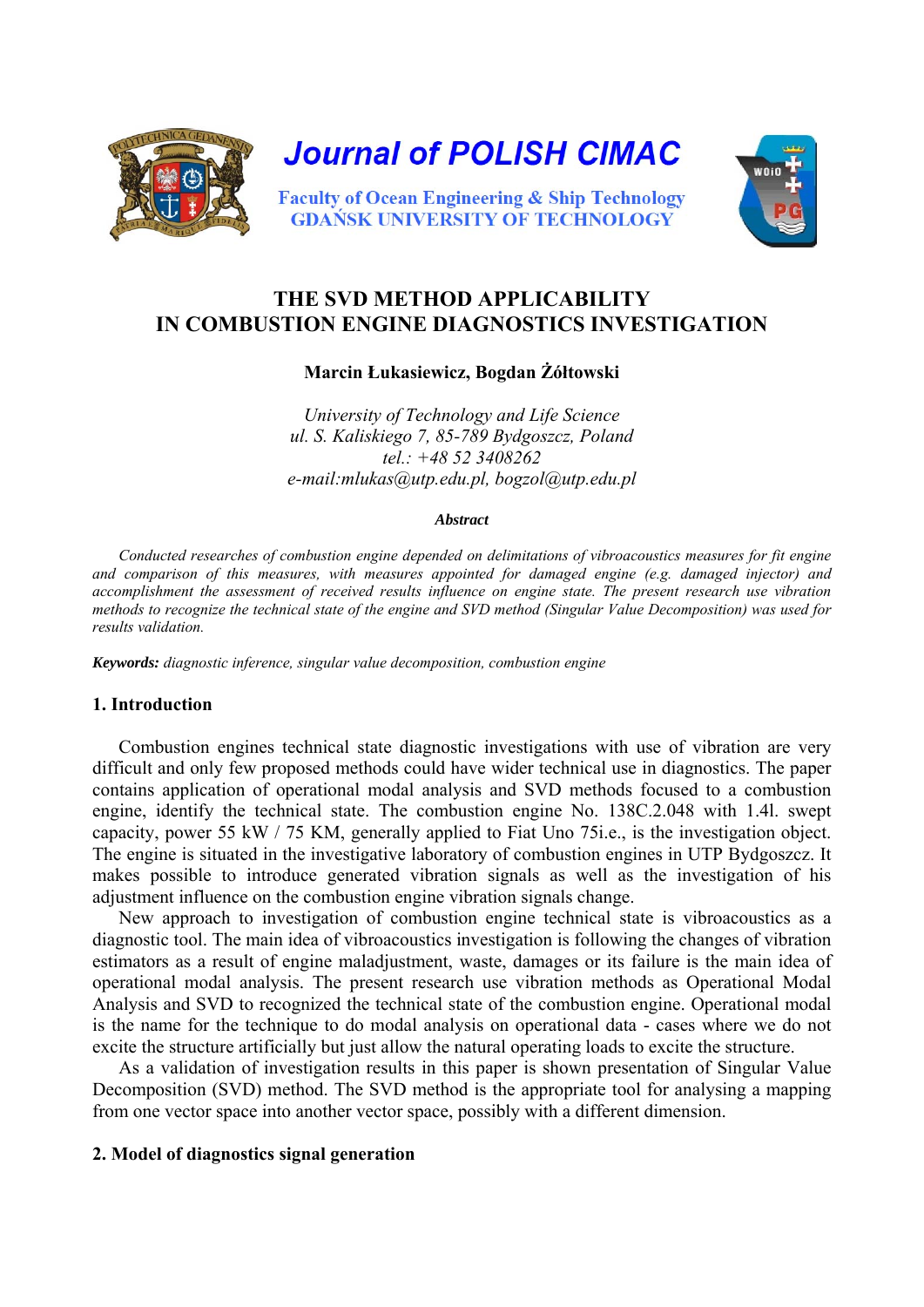The investigations object was a combustion engine no. 138C.2.048 applied to the Fiat and Lancia cars. Basis on this system during investigations was created model of diagnostics signal generation [2,3,5]. The proposed model of combustion engine diagnostic signal generation is shown on Figure 1.



*Fig.1. Combustion engine diagnostics signal generation model[2,3,5,7]* 

The received signals in the any point of engine body are the sum of the answer at all elementary events  $u_n(t, \Theta)$ , outputs in individual partial dynamic arrangements with the pulse function of input  $h_n(t, \Theta)$ . These influences after passing by proper dynamic arrangements are sum up on the engine body, on chosen points was measured by the vibration transducers. As a result of conducted measurements output signals was used to estimation. By n (t, Θ) was marked accidental influence stepping out from presence of dynamic micro effects such as friction [2,3,4,5].

Conducted investigations of combustion engine depended on delimitations of vibroacoustics measures for fit engine and comparison them with measures appointed for damaged engine (eg. damaged injector) and accomplishment the assessment of received results influence on engine state by operational modal analysis methods.

#### **3. Operational modal analysis and vibroacoustics methods investigations results**

In this paper Least Squares Complex Exponential method was used to determine the modal model parameters, by which the correlation function is approximated by the sum of exponentially decaying harmonic functions. This method, applied to impulse response of system is a well-known method in modal analysis yielding global estimators of system poles – the root of the transfer function denominator. The modal model of combustion engine was created for put dynamic states on the basis of received measuring results. During investigations have been done vibroacoustics measures for fit engine and for engine with damaged injector and spark plug for each cylinder [2,3,4]. As a results of engine modal tests was created the stabilisation diagrams for each technical state. Basis on the stabilisation diagrams was created the modal model includes modal order, natural frequency and damping [2,3,4,7]. Figure 2 display the window with the stabilization diagram of engine in fit state.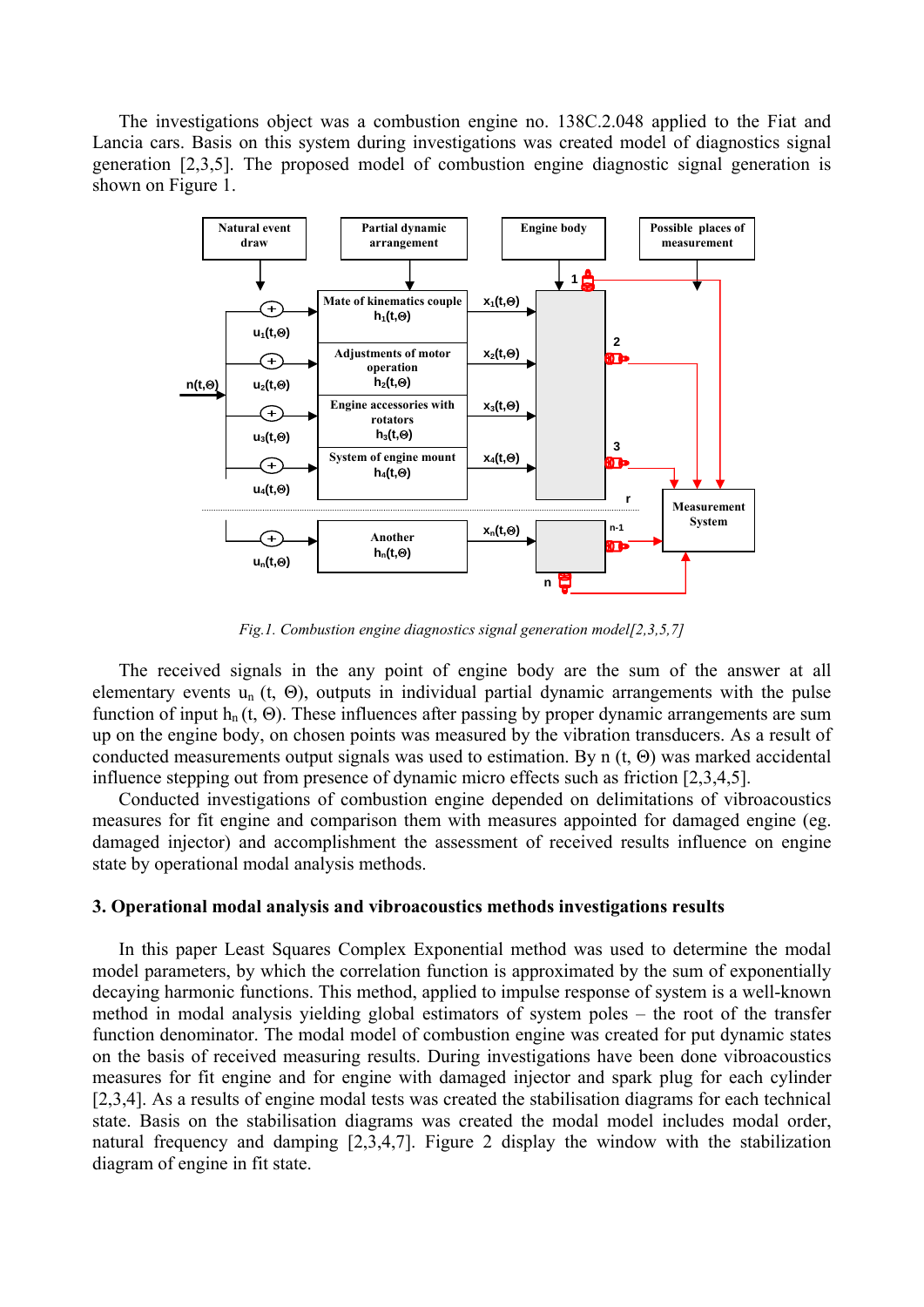Table 1 present the results of modal investigations – modal model for put engine technical states. Basis on modal model parameters and estimators of vibroacoustics signal received during investigations in table 2 was shown the main observation matrix for engine performance. The final observation matrix of engine performance described 13 symptoms. The matrix have six modal symptoms ( $\omega_1$  - first natural frequency, rząd1 - modal order of first natural frequency,  $\xi_1$  - modal damping coefficient of first natural frequency,  $\omega_2$  - second natural frequency, rząd2 - modal order of second natural frequency,  $\xi_2$  - modal damping coefficient of second natural frequency) and the last seven symptoms are vibration process  $(H(f) - real part of transfer function, H(f)L - image$ part of transfer function,  $\gamma_{xy}^2$  – coherence function,  $A_{RMS(t)}$  – Root Mean Square in time domain,  $\beta_{\text{kurt}}$  – Kurtosis, C<sub>s</sub> - Crest factor, I - Impulse factor). [4]



*Fig. 2. Operational Modal Analysis stabilization diagram of investigated engine in fit technical state: s – stable pole, v – the frequency of vibration and modal vector is stabilized, d – the frequency of vibration and the stifling is stable, f – only the frequency of the vibration is stable, o – the pole is unstable [6]* 

| <b>Technical state</b>                                | <b>Parameters of modal model</b> |       |       |       |       |       |       |  |  |
|-------------------------------------------------------|----------------------------------|-------|-------|-------|-------|-------|-------|--|--|
|                                                       | $\omega$ (Hz)                    | 23.27 | 46.96 |       |       |       |       |  |  |
| 1- fit engine                                         | Order                            | 18    | 17    |       |       |       |       |  |  |
|                                                       | $\xi$ (%)                        | 0.67  | 1.34  |       |       |       |       |  |  |
|                                                       | $\omega$ (Hz)                    | 16.62 | 21.82 | 38.09 |       |       |       |  |  |
| 2 - damaged injector<br>on 4 <sup>th</sup> cylinder   | Order                            | 20    | 19    | 20    |       |       |       |  |  |
|                                                       | $\xi$ (%)                        | 4.08  | 0.68  | 4.33  |       |       |       |  |  |
|                                                       | $\omega$ (Hz)                    | 17.81 | 22.57 | 27.94 | 39.74 |       |       |  |  |
| 3 - damaged injector                                  | Order                            | 19    | 17    | 28    | 18    |       |       |  |  |
| on 3 <sup>th</sup> cylinder                           | $\xi$ (%)                        | 4.81  | 1.47  | 4.82  | 2.00  |       |       |  |  |
|                                                       | $\omega$ (Hz)                    | 16.33 | 22.13 | 27.99 | 38.59 | 49.13 |       |  |  |
| 4 - damaged injector                                  | Order                            | 29    | 18    | 31    | 17    | 23    |       |  |  |
| on 2 <sup>th</sup> cylinder                           | $\xi$ (%)                        | 7.05  | 3.11  | 7.13  | 4.09  | 5.51  |       |  |  |
|                                                       | $\omega$ (Hz)                    | 17.36 | 22.82 | 29.24 | 40.03 | 50.87 | 91.64 |  |  |
| 5 - damaged injector                                  | Order                            | 23    | 19    | 34    | 27    | 25    | 16    |  |  |
| on 1 <sup>th</sup> cylinder                           | $\xi$ (%)                        | 6.69  | 1.18  | 6.17  | 3.21  | 2.90  | 2.24  |  |  |
|                                                       | $\omega$ (Hz)                    | 20.13 | 22.05 | 39.08 | 49.60 |       |       |  |  |
| 6 - damaged spark<br>plug on $4^{\text{th}}$ cylinder | Order                            | 18    | 24    | 23    | 23    |       |       |  |  |
|                                                       | $\xi(%)$                         | 1.93  | 7.93  | 6.98  | 4.80  |       |       |  |  |
|                                                       | $\omega$ (Hz)                    | 16.52 | 20.70 | 25.51 | 41.43 | 47.43 |       |  |  |
| 7 - damaged spark                                     | Order                            | 19    | 17    | 29    | 27    | 26    |       |  |  |
| plug on $3^{\text{th}}$ cylinder                      | $\xi$ (%)                        | 10.11 | 2.48  | 6.73  | 4.61  | 4.07  |       |  |  |

*Tab. 1. Parameters of modal model received during investigations for put of 9 technical states of combustion engine: ω – is the free vibration frequency, Order – order of the model, ξ – is the modal damping coefficient*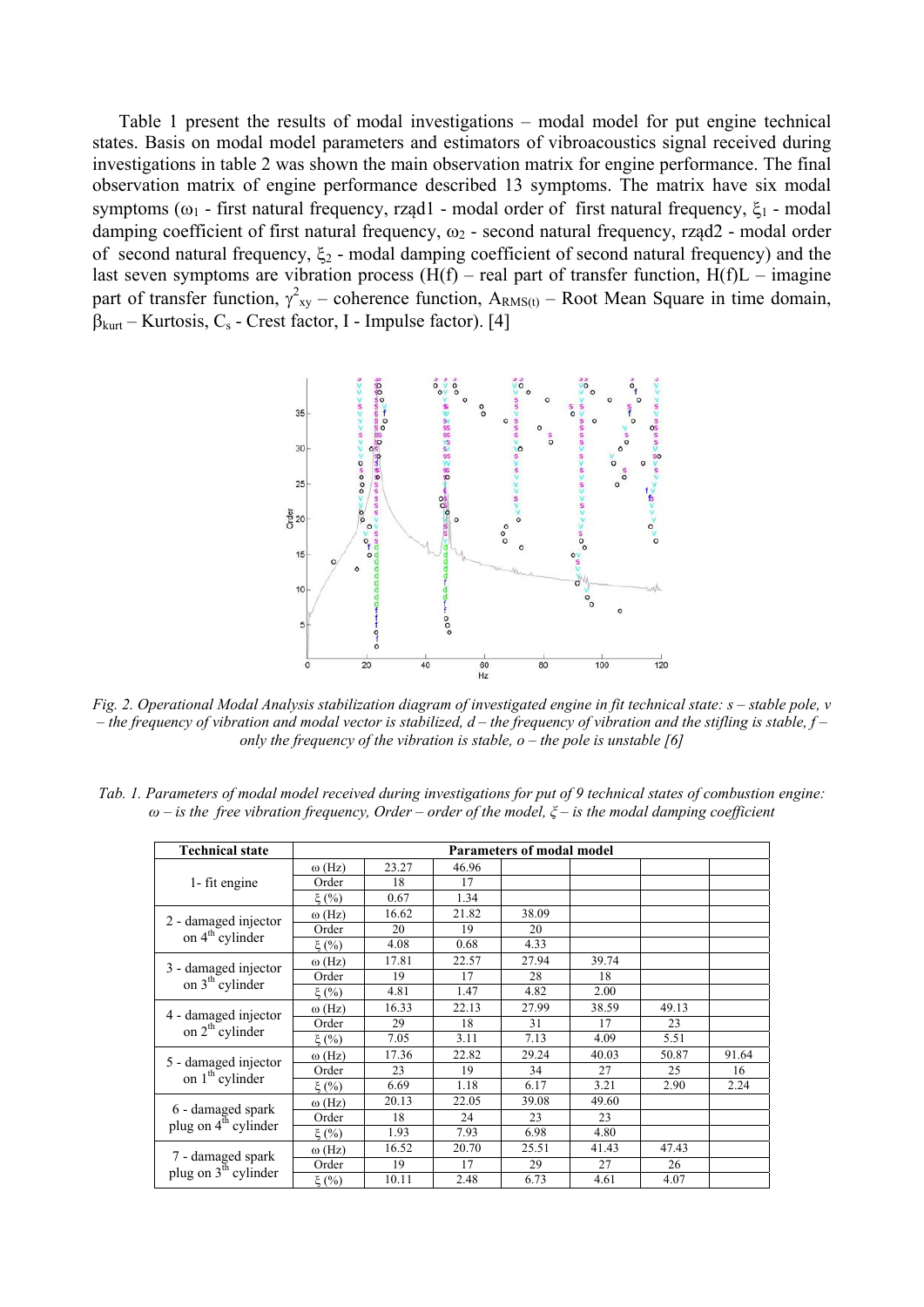| 8 - damaged spark<br>plug on $2^{th}$ cylinder | $\omega$ (Hz) | 16.50 | 21.89 | 37.74 | 46.34 |  |
|------------------------------------------------|---------------|-------|-------|-------|-------|--|
|                                                | Order         | 23    | 18    | 24    | 20    |  |
|                                                | E(%)          | 1.47  | 1.21  | 6.33  | .78   |  |
| 9 - damaged spark<br>plug on $1th$ cylinder    | $\omega$ (Hz) | 7.59  | 23.58 | 45.93 |       |  |
|                                                | Order         | 25    |       | 18    |       |  |
|                                                | $\xi(%)$      | 3.83  | 0.71  | 1.27  |       |  |

| <b>State</b>   | $\omega$ <sub>1</sub> | rząd 1 | ξ1   | $\omega$ <sub>2</sub> | rząd 2 | ξ2   | H(f)  | H(f)L    | $\gamma^2_{xy}$ | $A_{RMS(t)}$ | $\beta_{\text{kurt}}$ | $\mathbf{C}_s$ | 1      |
|----------------|-----------------------|--------|------|-----------------------|--------|------|-------|----------|-----------------|--------------|-----------------------|----------------|--------|
| 1              | 23,27                 | 18     | 0.67 | 46,96                 | 17     | 1,34 | 68,56 | $-2,18$  | 108,18          | 0,2177       | 1,5567                | 1.7239         | 1,9268 |
| $\mathbf{2}$   | 21,82                 | 19     | 0.68 | 38,09                 | 20     | 4,33 | 47,08 | 30,59    | 100,22          | 0.1392       | 1,8989                | 2.1204         | 2.4456 |
| 3              | 22,57                 | 17     | 1,47 | 39,74                 | 18     | 2,00 | 36,42 | 8.84     | 104.40          | 0.2040       | 1,7532                | 1,8656         | 2,1198 |
| $\overline{4}$ | 22,13                 | 18     | 3,11 | 38,59                 | 17     | 4,09 | 31,34 | $-15,28$ | 91,11           | 0,1769       | 1,9245                | 2,0762         | 2,3992 |
| 5              | 22,82                 | 19     | 1,18 | 40,03                 | 27     | 3,21 | 46.16 | $-75.94$ | 101,15          | 0.2312       | 1.7148                | 2.0982         | 2,3673 |
| 6              | 20,13                 | 18     | 1.93 | 39,08                 | 23     | 6.98 | 42,24 | $-8,50$  | 83,73           | 0,1702       | 2,5205                | 2,8157         | 3,3986 |
| $\overline{7}$ | 20,70                 | 17     | 2,48 | 41,43                 | 27     | 4,61 | 38,76 | 22,77    | 82,34           | 0,1363       | 2,2943                | 2,2926         | 2,7564 |
| 8              | 21,89                 | 18     | 1,28 | 46,34                 | 20     | 1,78 | 40,51 | $-19,29$ | 83,29           | 0,1726       | 1.7401                | 2.0176         | 2.2929 |
| 9              | 23,58                 | 17     | 0,71 | 45,93                 | 18     | 1,27 | 19,45 | $-23.34$ | 99,63           | 0,1904       | 1,6144                | 1,8260         | 2,0527 |

*Tab. 2. The main observation matrix for engine performance* 

## **4. Results validation**

As a results of investigation in this paper is shown presentation of singular value decomposition (SVD) method usage for combustion engine technical state results validation. Figure 3 display the window with the SVD module, that was used for analysis.



*Fig. 3. SVD module window* 

The SVD method is the appropriate tool for analyzing a mapping from one vector space into another vector space, possibly with a different dimension [1]. The first step of SVD procedure is to centre and normalization all symptoms given in table two relative to the initial value of symptom vector. The observation matrix of transformate symptoms relative to the initial value is shown on Figure 4.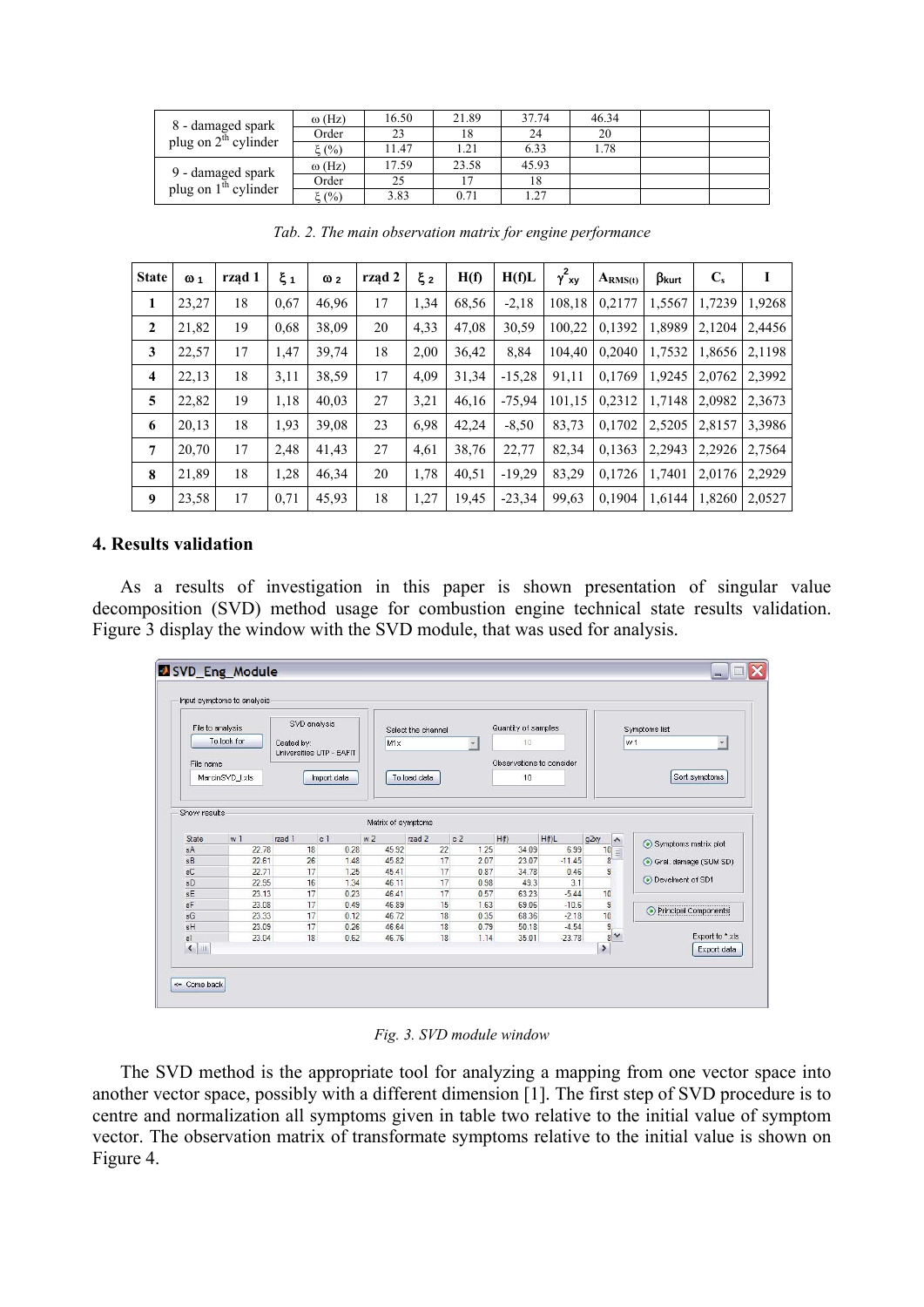The second step of SVD procedure is to calculate the first generalized damage and evolution of damage [1]. Graphical interpretation of this calculations is given in Figure 5.



*Fig.4. Matrix of symptoms before and after transformation* 



*Fig.5. Graphical interpretation of first generalized damage and evolution of damage* 

The graphical results of SVD methods for put engine technical states are given in Figure 6,7 and Figure 8.



*Fig.6. Matrix of symptoms before and after transformation and graphical interpretation of first generalized damage and evolution of damage for fit engine*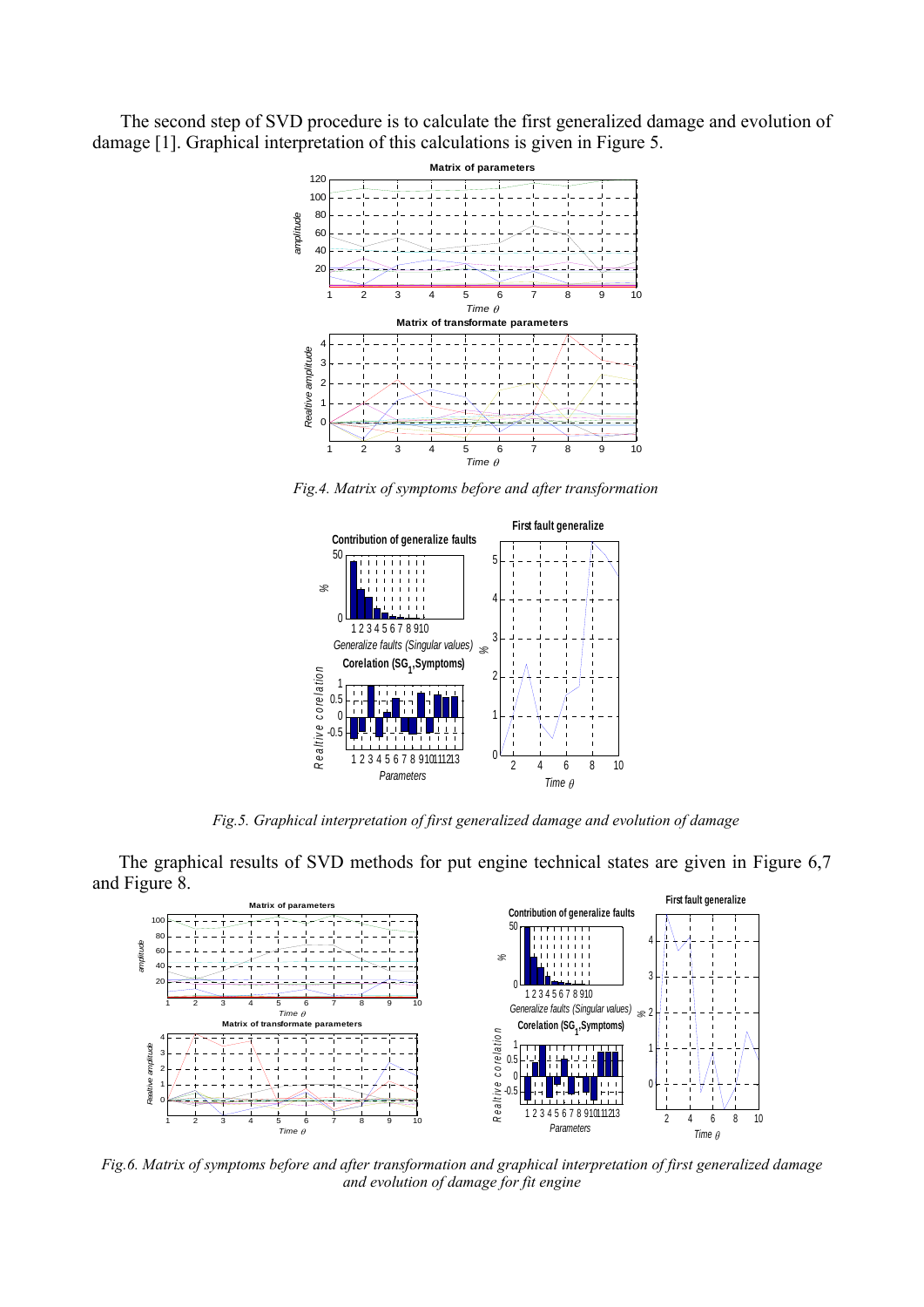

*Fig.7. Matrix of symptoms before and after transformation and graphical interpretation of first generalized damage and evolution of damage for engine with damaged injector on 4th cylinder* 



*Fig.8. Matrix of symptoms before and after transformation and graphical interpretation of first generalized damage and evolution of damage for engine with damaged spark plug on 4th cylinder* 

In SVD procedure as a result we got a line up of five best symptoms given in Table 3 that are most important in description of set technical state of combustion engine.

| <b>State</b> | 1 symptom       | 2 symptom       | 3 symptom               | 4 symptom          | 5 symptom       |
|--------------|-----------------|-----------------|-------------------------|--------------------|-----------------|
|              |                 | $\omega_1$      | $A_{RMS(t)}$            | $\beta_{\sf kurt}$ |                 |
|              | H(f)L           | rząd 1          | $\zeta$ 2               | H(f)               | v<br>XV         |
|              |                 | H(f)L           | $\text{rzad}_1$         | $\omega_1$         | H(f             |
|              | $\text{rząd}_2$ | H(f)L           | $\omega_2$              | $\xi_{2}$          |                 |
|              |                 | $\text{rzad}_1$ | $\beta_{\text{kurt}}$   | $A_{RMS(t)}$       | XV              |
|              | H(f)L           |                 | $A_{RMS(t)}$            | H(f)               | $\text{rzad}_2$ |
|              |                 |                 |                         | $\text{rzad}_1$    | $\gamma$<br>XV  |
| 8            | H(f)L           |                 | $\sim$ 2                | <b>XV</b>          | $\omega$ .      |
|              | H(f)L           |                 | $\beta_{\mathsf{kurt}}$ |                    |                 |

*Tab. 3. Results of SVD method with five best symptoms for set of engine technical state* 

Making data analysis in SVD method as a result we got the lineup of symptoms together with the proportional description of given individual symptom of combustion engine technical state. At the end of SVD procedure at Figure 9 is displayed the contribution of the third Principal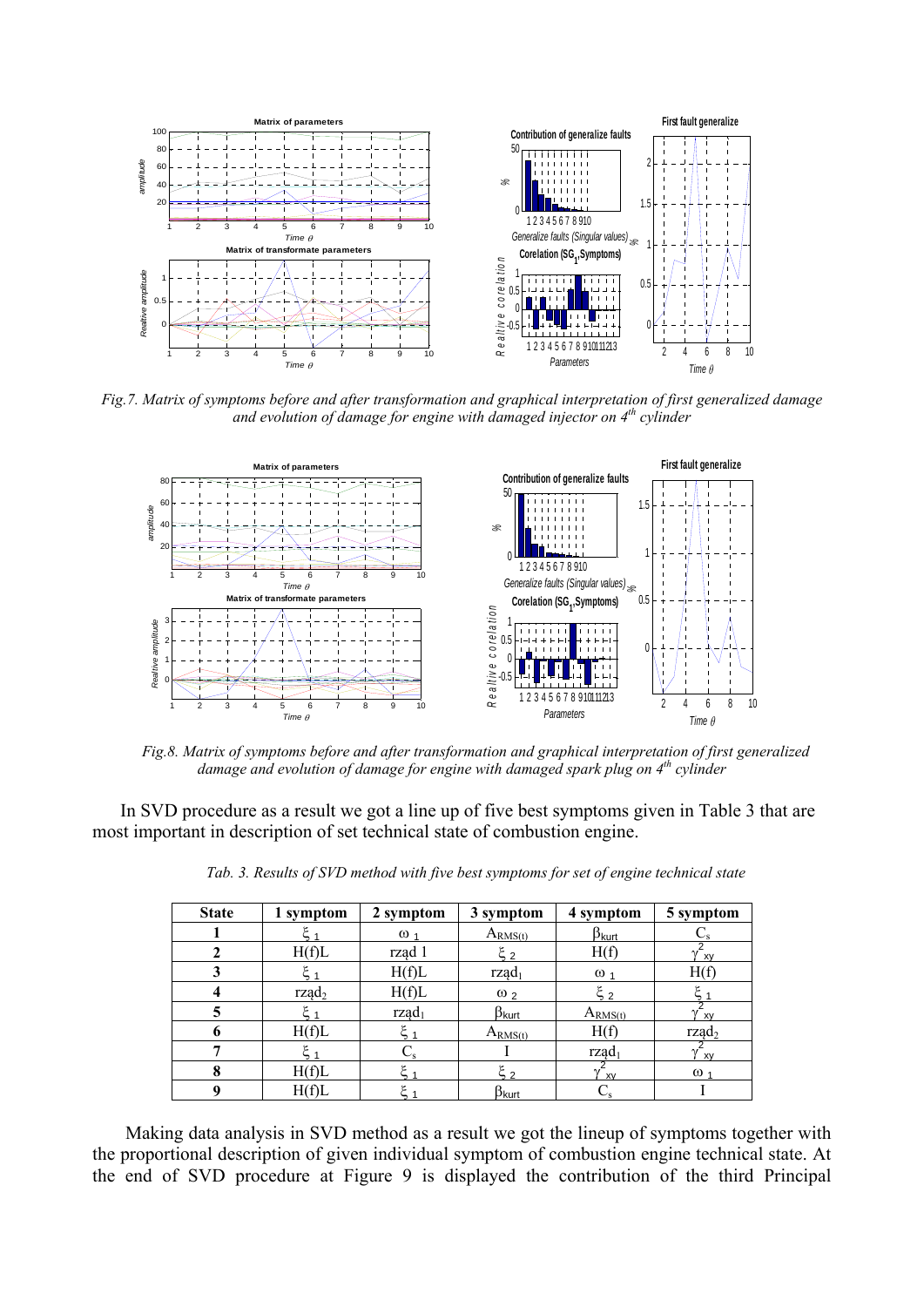Components (PC $_{*}$ ). The PC<sub>1</sub> is the first principal component of analyzed data, it described the direction of fault in the system and it take 56,44 % of importance degree of the symptoms. Thanks to SVD methods we could decide which symptom given in observation matrix is the best to recognize a set of combustion engine technical state [1].



Fig.9. Contribution of the Principal Components

Relationships cause - consecutive expressing quantitative relation between studied variable symptoms results in this work were qualified using the function of the multiple regression. Basis on SVD results as a best symptoms in multiple regression were given:  $\omega_1$  – first natural frequency, ξ<sub>1</sub> - modal damping coefficient of first natural frequency, ξ<sub>2</sub> - modal damping coefficient of second natural frequency,  $H(f)L$  – imagine part of transfer function,  $\gamma_{xy}^2$  – coherence function. The equation of multiple regression is obtained in the form:

$$
y = -1,44923\omega_1 - 0,61558\xi_1 - 0,35989\xi_2 - 0,06520H(f)L + 0,14424\gamma^2_{xy} + 35,9994,\tag{1}
$$



*Fig. 10. Graphical interpretation of multiple regression for first dependent variable* <sup>ω</sup>*1*